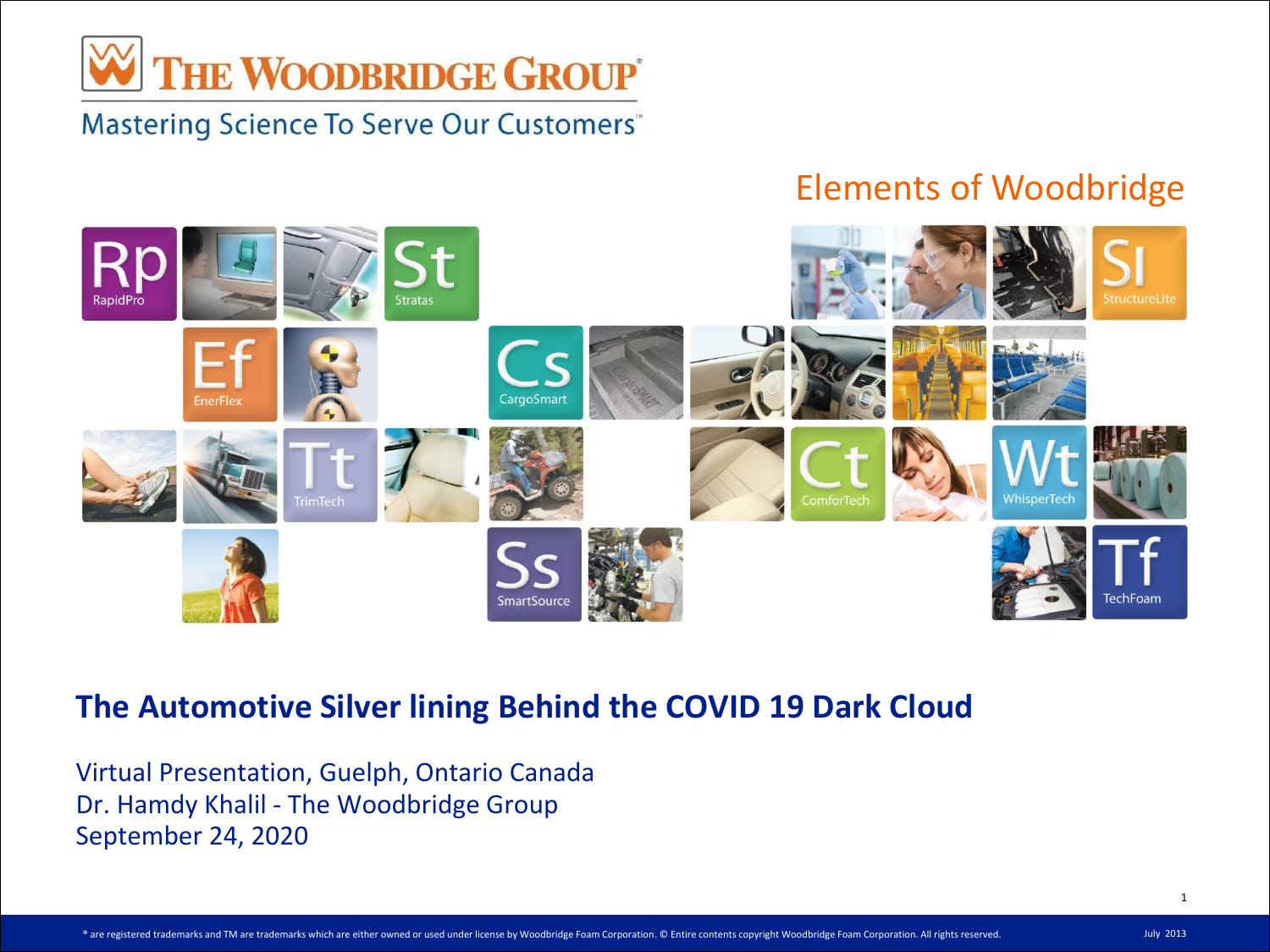

### **With the world undergoing its second "Once in a Generation" disruption in twelve years, rethinking the "FUTURE" is in order.**

### **Two shots in the head in the span of 12 years….and we are still standing!**

*WE ARE THE AUTOMOTIVE INDUSTRY*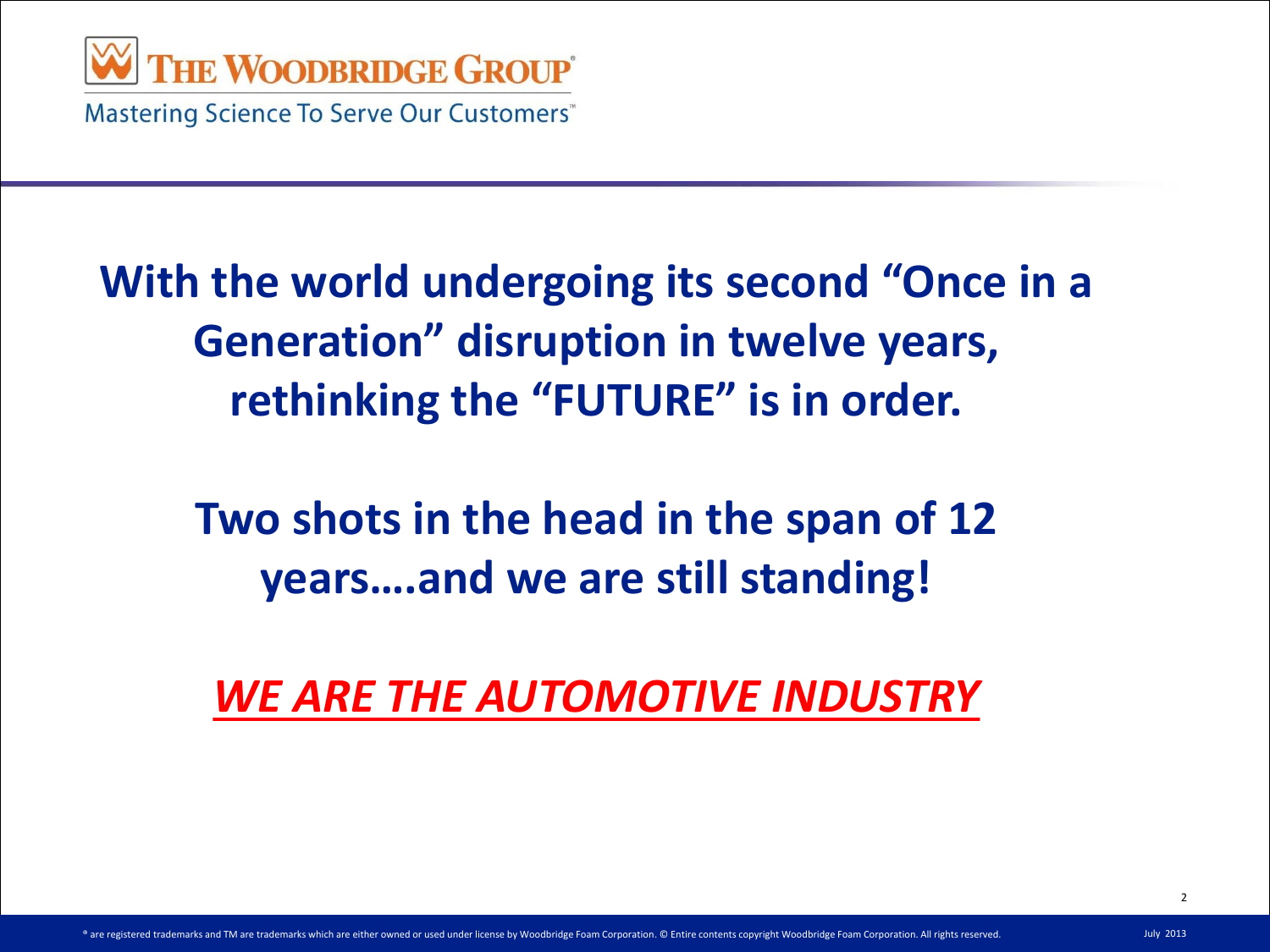

## *The world has seen firsthand the positive impact of COVID-19 on Pollution and Green House Gas Levels*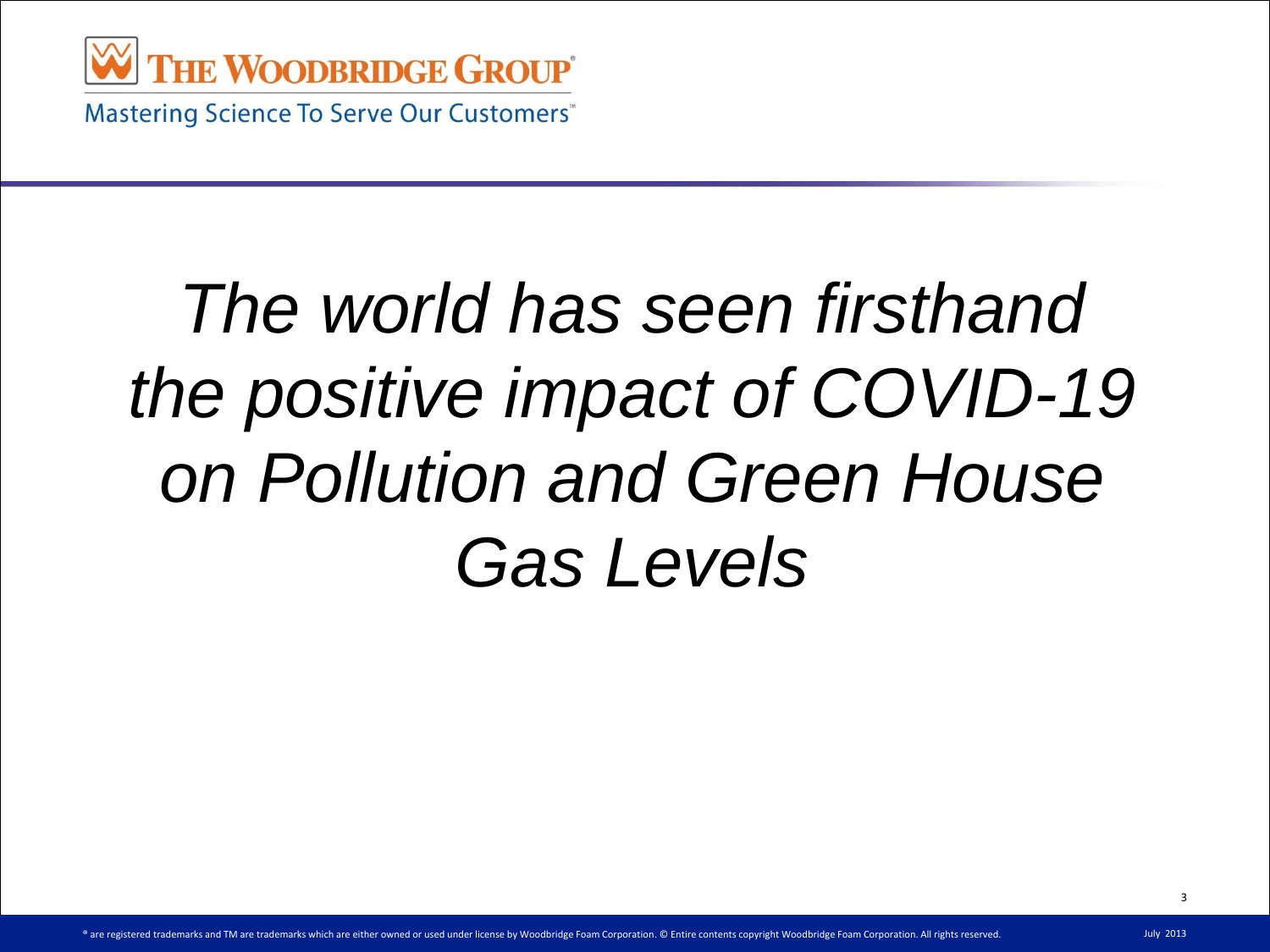

## The world with the Automotive Industry Leading the Charge in confirming that the longer-term *PANDEMIC* is seen in the health of our planet.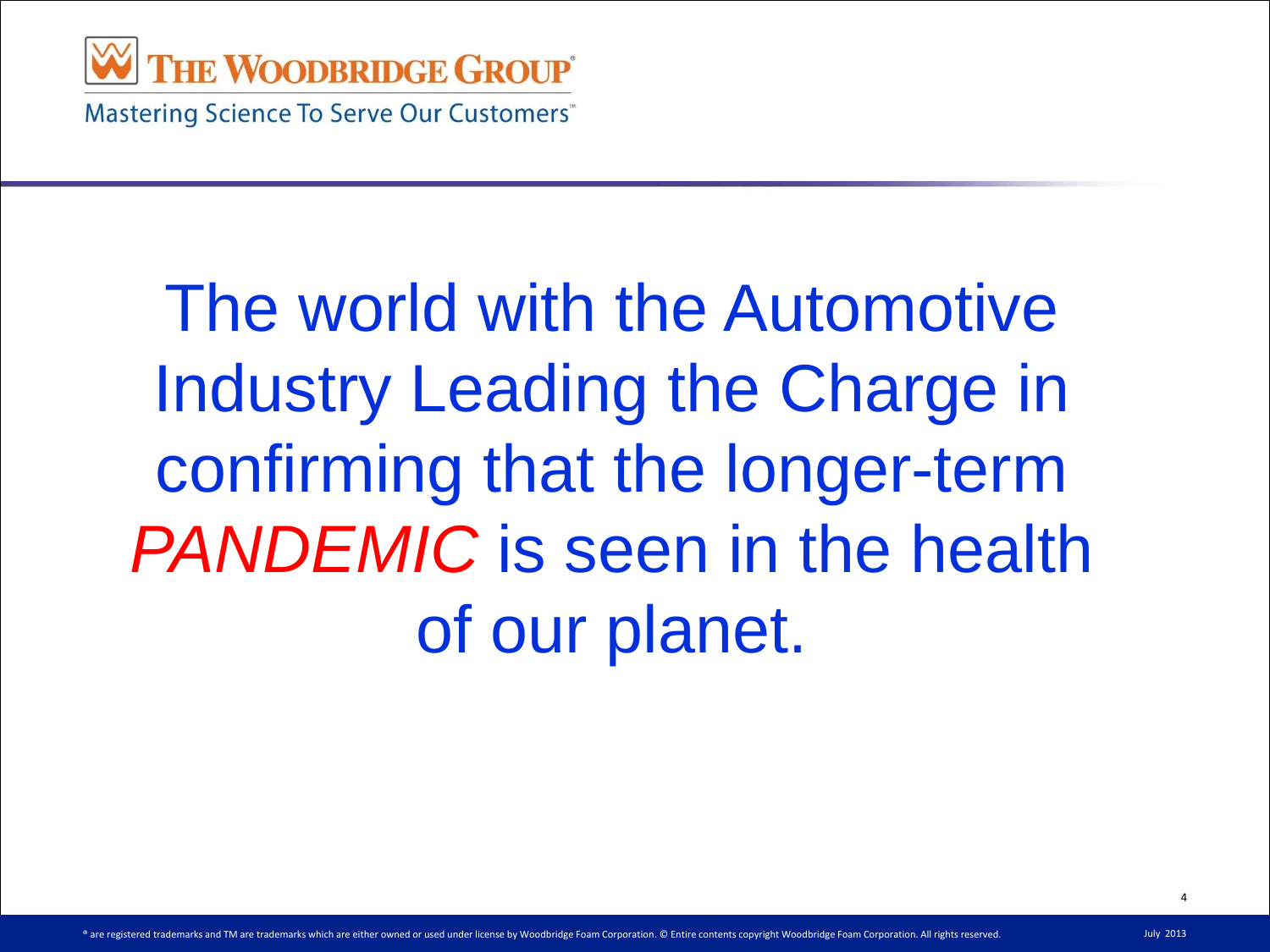

• COVID-19 will face its vaccine ….will lose its Protein ….will Die ….the Cure is coming

• The Automotive Industry is now contributing to the design of the vaccine that will give our planet its health back

#### *We will breath clean air again*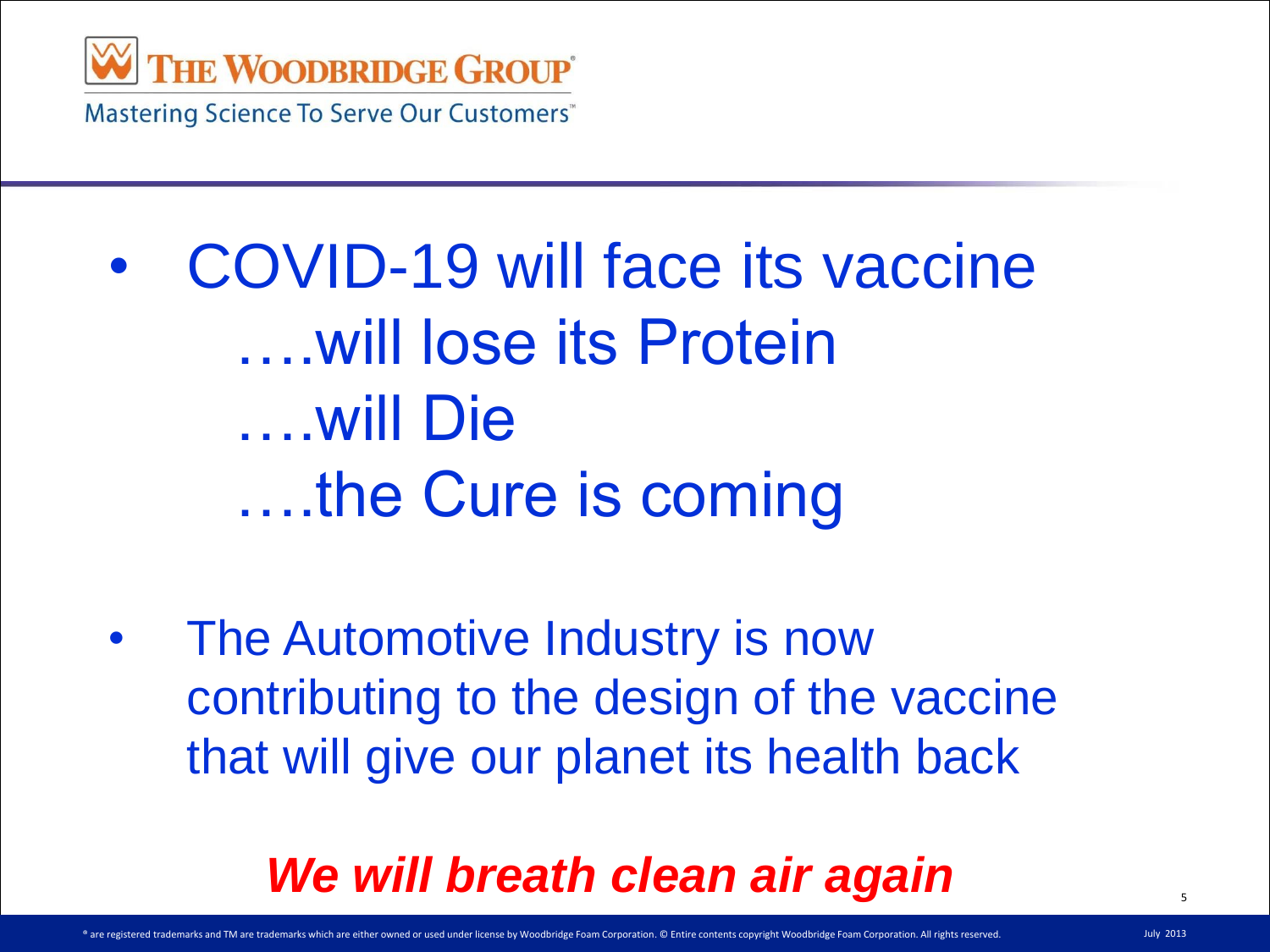

### Pollution and Green House Gas Vaccine Formulation<sup>1,2</sup>

- Preparation for tomorrow….it will arrive
- Collaboration….Beyond Talk
- Sustainability…. Circular Economy…. it is not a choice…it's a must! …Is the way Forward
- Living the seventeen (17) UN SDG….not just talking about them
- Internalized Green Chemistry and Engineering Principles….supply chain and customers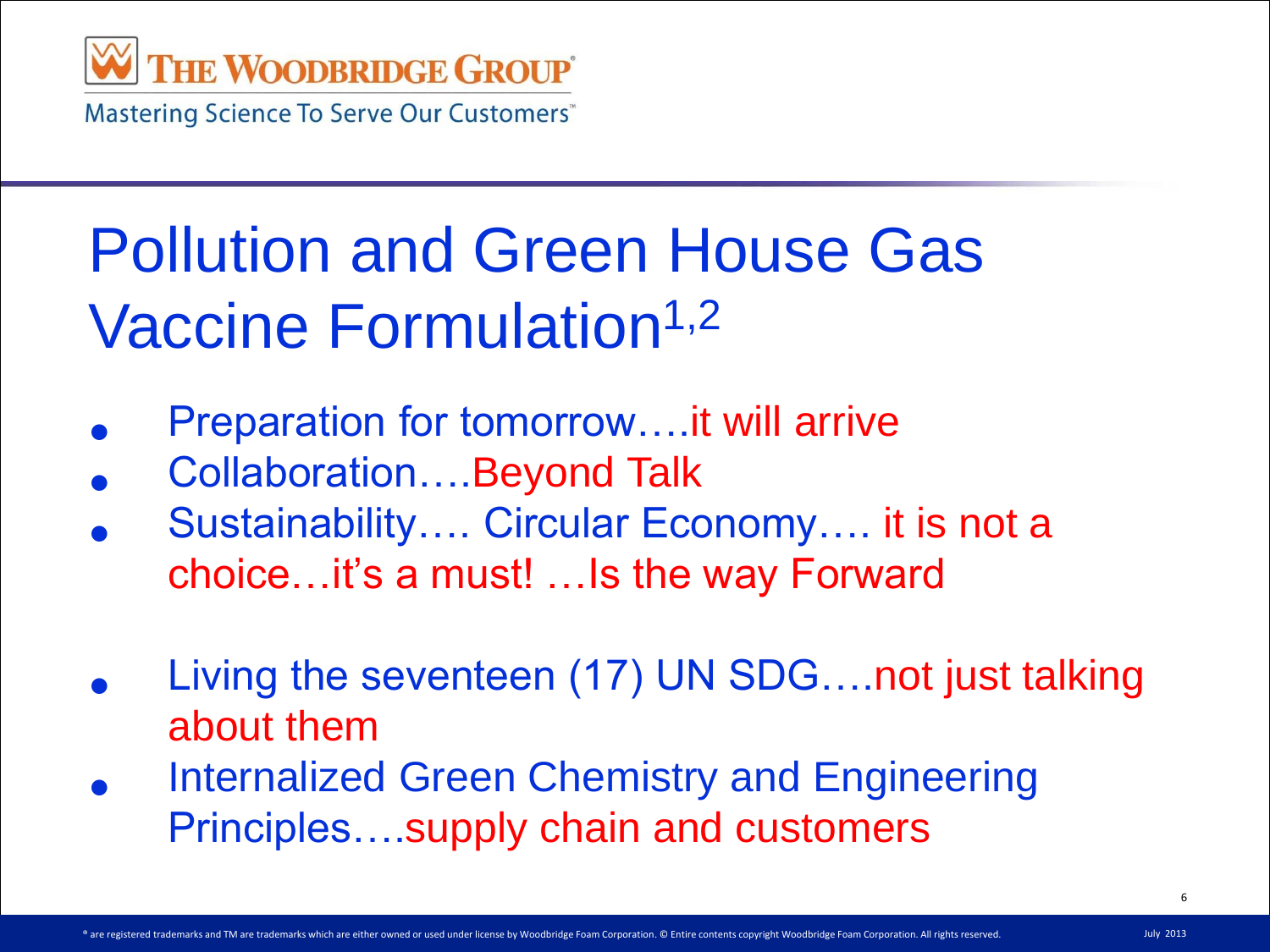

- Speed and Agility…centered leadership
- Intentional Outcome….what is the end-in-mind?

- 1. Shared Patent by the Global Automotive Industry and the Supply Chain.
- 2. Other Industries have the freedom to operate and use the recipe.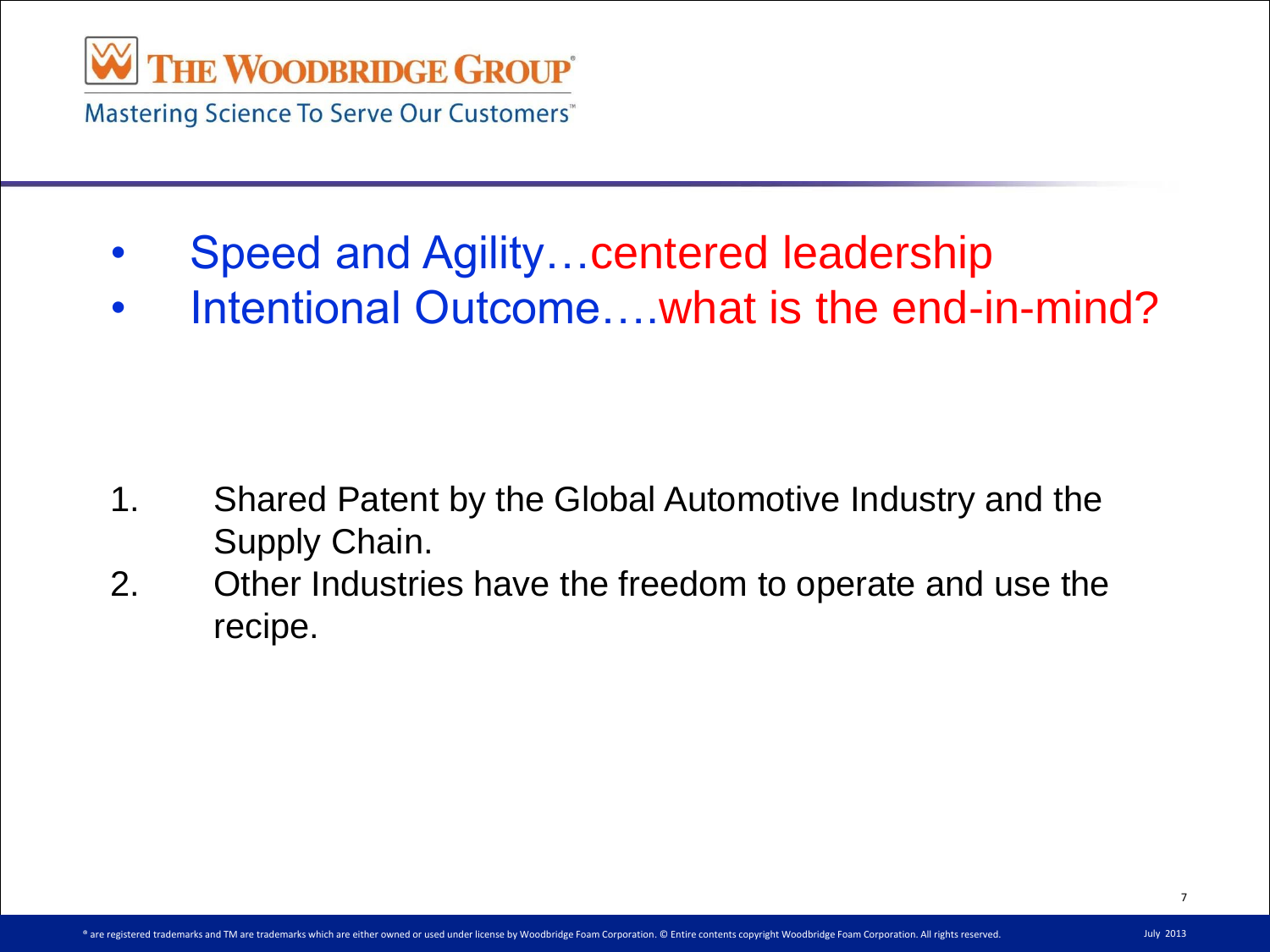

# *STAGE THREE TEST REPORT*

Collaborative and Collective

Determination to work on the Impossible Trinity of:

- **Sustainability**
- **Cost**
- **Performance**

And achieve a new level suitable for commercialization and good for the planet